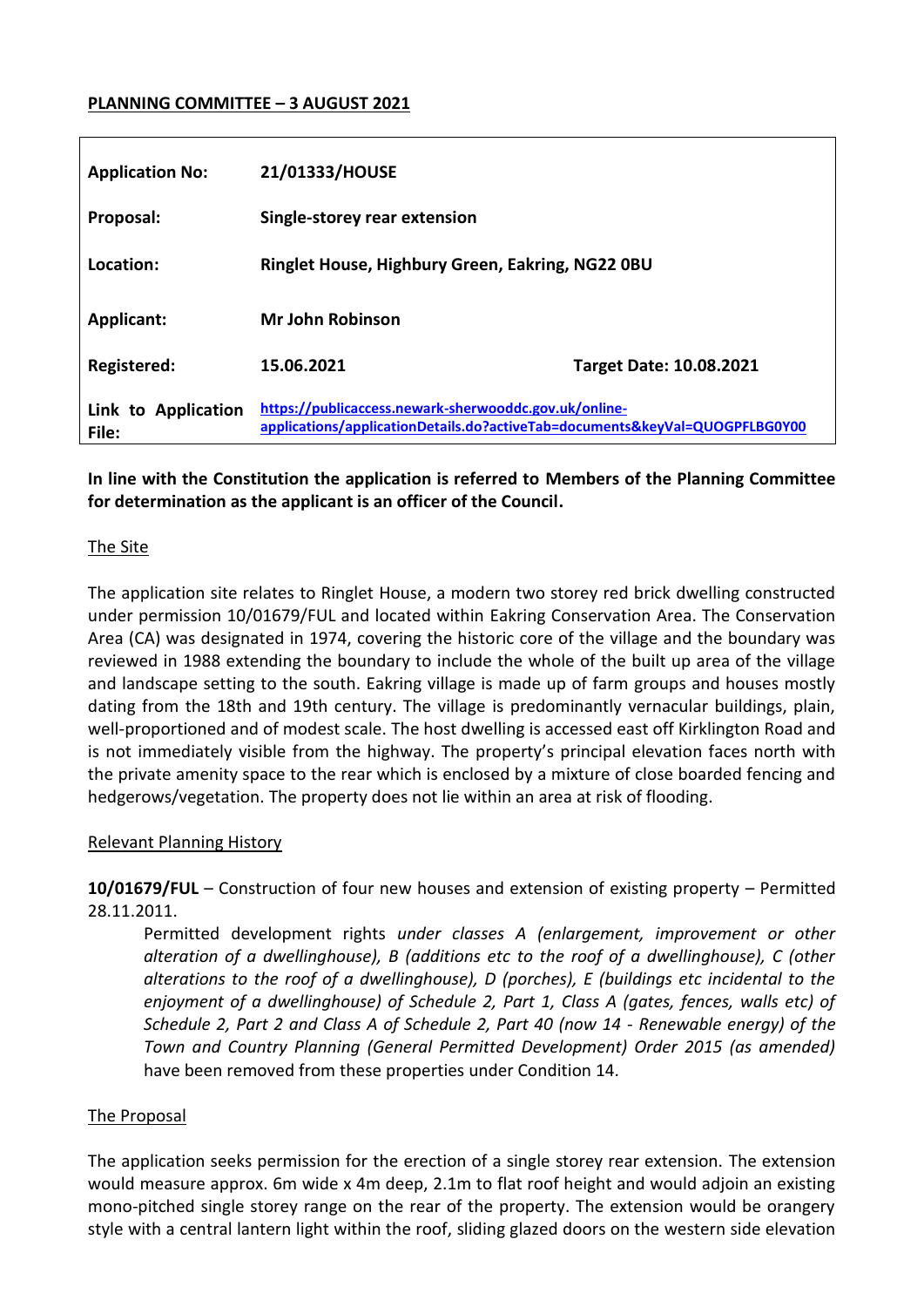and fixed full height glazed panels on the southern and eastern elevations. The extension would be faced in Tecra Cassandra Multi bricks (to match the host dwelling) with a fibreglass roof and the window frames (Deceuninck 2800 UPVC profile in Renolit woodgrained classic cream) would match the host dwelling.

#### Departure/Public Advertisement Procedure

Occupiers of 5 neighbouring properties have been individually notified by letter, a site notice has been displayed and an advert has been placed in the local press.

## **Planning Policy Framework**

## **The Development Plan**

*Newark and Sherwood Amended Core Strategy DPD (adopted March 2019)* Core Policy 9: Sustainable Design Core Policy 14: Historic Environment

*Allocations & Development Management DPD (adopted July 2013)* Policy DM5: Design Policy DM6: Householder Development Policy DM9: Protecting and Enhancing the Historic Environment

## **Other Material Planning Considerations**

National Planning Policy Framework 2021 Planning Practice Guidance (online resource) Householder Development SPD 2014 Planning (Listed Buildings and Conservation Areas) Act 1990

**Consultations** 

**Eakring Parish Council** – No comments received.

# **NSDC Conservation Officer - No objection.**

*No letters of representation have been received.*

#### Comments of the Business Manager

#### *Principle of Development*

Householder developments are accepted in principle subject to an assessment of numerous criteria outlined in Policy DM6. These criteria include the provision that the proposal should respect the character of the surrounding area. The overall shape, size and position of an extension must not dominate the existing house or the character of the surrounding area. Policy DM5 supports development providing that it does not unacceptably reduce amenity in terms of overbearing impacts, loss of light and privacy. Notwithstanding the principle of the proposed householder development, consideration has also to be given to heritage matters as discussed below.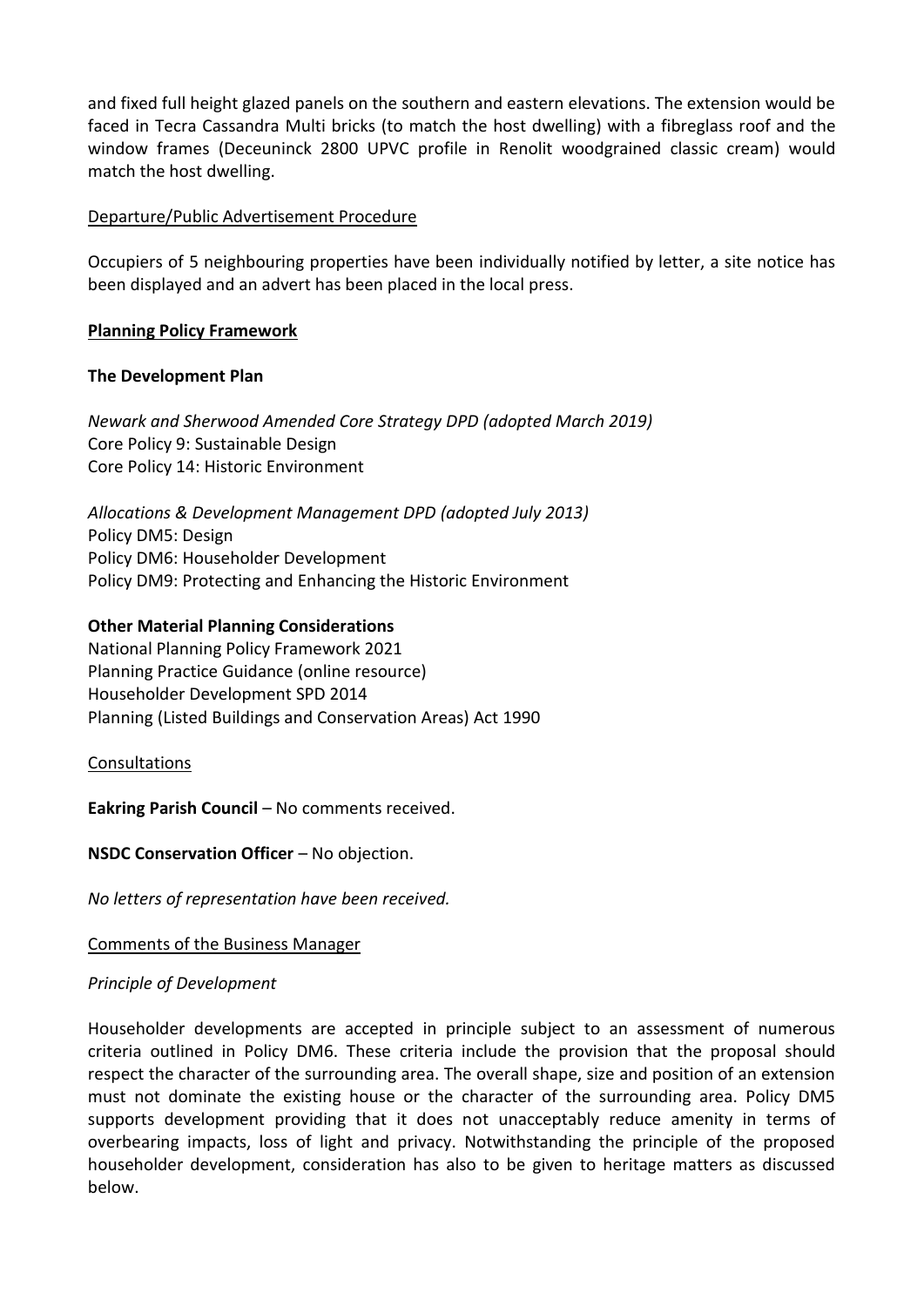Given that the site is located within the Eakring Conservation Area regard must also be given to the distinctive character of the area and proposals much seek to preserve and enhance the character of the area in accordance with Policy DM9 of the DPD and Core Policy 14 of the Core Strategy. Policies CP14 and DM9 of the Council's LDF DPDs, amongst other matters, seek to protect the historic environment and ensure that heritage assets are managed in a way that best sustains their significance. The importance of considering the impact of new development on the significance of designated heritage assets, furthermore, is expressed in section 16 of the National Planning Policy Framework (NPPF). Paragraph 206 of the NPPF states that, 'Local planning authorities should look for opportunities for new development within Conservation Areas...to enhance or better reveal their significance.' Section 72 of the Planning (Listed Building and Conservation Areas Act) 1990 states, in relation to the general duty in exercise of planning functions in conservation areas, that 'special attention shall be paid to the desirability of preserving or enhancing the character and appearance of that area'. Paragraph 200 of the NPPF, advises that the significance of designated heritage assets can be harmed or lost through alterations or development within their setting. Such harm or loss to significance requires clear and convincing justification. The NPPF also makes it clear that protecting and enhancing the historic environment is sustainable development (paragraph 8.c).

## *Impact upon Character of Area*

The NPPF states that good design is a key aspect of sustainable development and new development should be visually attractive as a result of good architecture and appropriate landscaping. Pursuing sustainable development involves seeking positive improvements in the quality of the built, natural and historic environment, as well as in people's quality of life and can include replacing poor design with better design and widening the choice of high quality homes. Policy DM6 of the DPD states that planning permission will be granted for householder development provided that the proposal reflects the character of the area and the existing dwelling in terms of design and materials. Policy DM5 is also relevant and has similar criteria to DM6.

In addition, the NSDC Householder SPD sets out the general design principles which all householder development should seek to follow in order to ensure that the standard of development within the District accords with the high standards of sustainable development set out within the NPPF. The Householder SPD advises that the objective of any addition to a dwelling is to successfully integrate with the host dwelling and the surrounding area. To achieve this any addition should have a balanced visual relationship with the host dwelling and its features should respect the character and appearance of the surrounding area through design, proportions and detailing of the proposal.

Ringlet House is a modern dwelling within Eakring Conservation Area (CA). The dwelling forms part of a cul-de-sac of modern houses approved in 2010, and the design reflects traditional cottage types found elsewhere in the area. Permitted development rights have been removed on this property in order to ensure that it continues to take the form envisaged when originally approved, and to protect the character of the CA, meaning that this extension requires express planning permission.

The extension would be single storey, located to the rear of the property with modest proportions and constructed out of materials to match the host dwelling. The design emulates an orangery, which would be sympathetic to the style and context of the host dwelling. In principle, I consider the scale and design of the extension to be acceptable and to follow the principles of the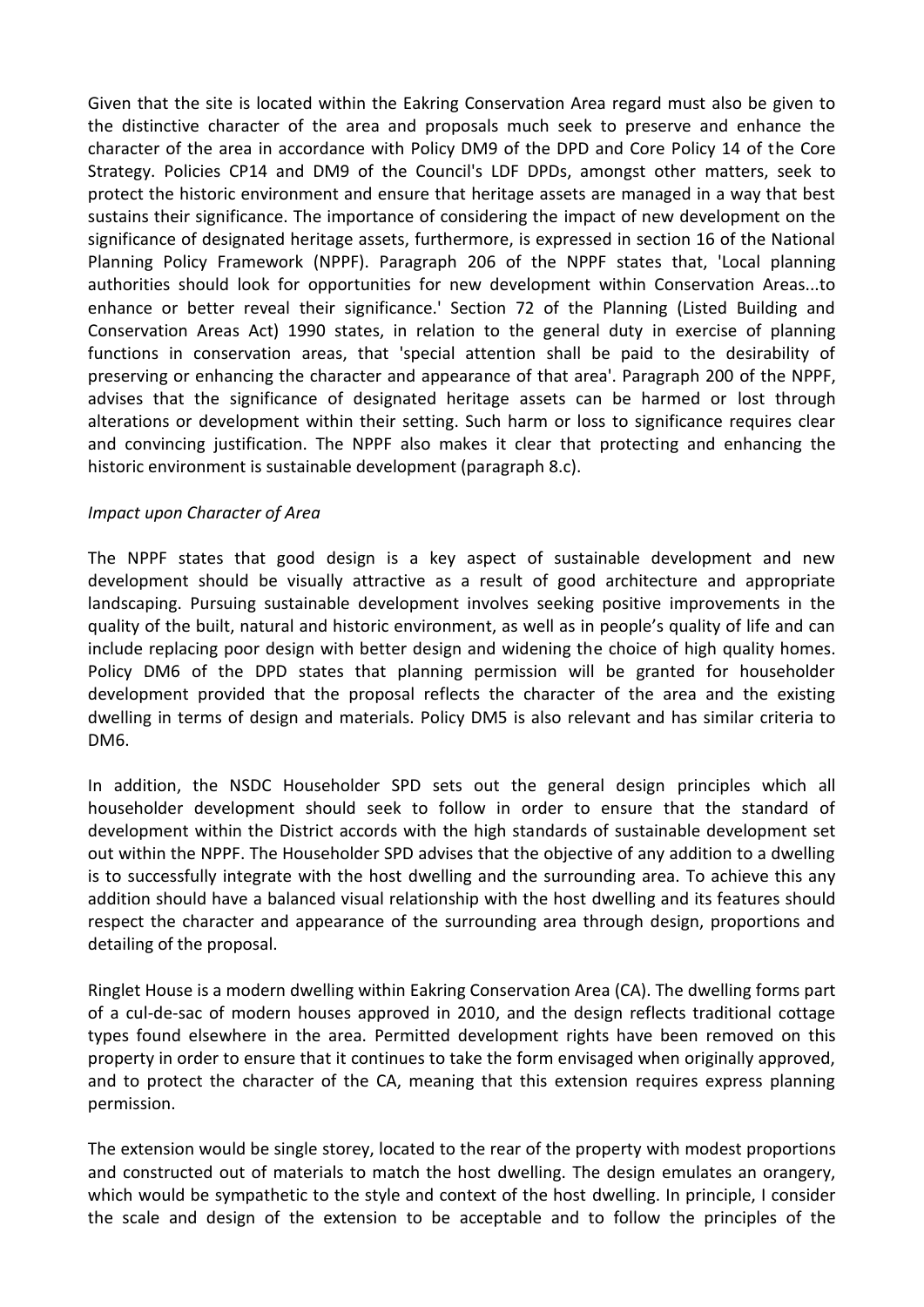abovementioned policies and SPD. I note that the way the extension is proposed to adjoin to the existing property is somewhat clumsy and could be improved, however visibility into the rear garden is restricted such that the extension would not be visible from the public realm and thus it would result in limited harm on the wider character of the area. As such, whilst I consider the proposed extension could be improved so that it integrates more successfully with the host dwelling, I do not consider the extension as proposed would result in sufficient harm on the character of the area to warrant withholding permission purely on this basis.

Furthermore, given the location of the site within the CA, the Conservation Officer (CO) has reviewed the proposal and has advised that the proposed orangery will be located at the rear of the property and not visible from any material receptor within the CA. No other heritage assets will be affected. For this reason, the CO has no concerns with the proposed development and in reaching this view, has considered the Council's special duty under section 72 of the Planning (Listed Buildings and Conservation Areas) Act 1990.

Overall in the absence of any objection from the Conservation Officer and given the conclusions above it is not considered that the proposal would detract from the character or appearance of the surrounding area. The proposed development is therefore considered to accord with the aims of Policies DM5 and DM6 of the NSDC DPD. The proposal would also comply with the objective of preservation set out under section 72, part II of the 1990 Listed Building and Conservation Areas Act, as well as the heritage policies and advice contained within the Council's LDF DPDs and section 16 of the NPPF.

## *Impact upon Residential Amenity*

The NPPF seeks to secure high quality design and a high standard of amenity for all existing and future occupants of land and buildings. Policy DM6 of the DPD states that development proposals should ensure no unacceptable reduction in amenity upon neighbouring development.

The extension would be of modest proportions and sited close to the body of the host dwelling such that there would be no overbearing or overshadowing impact on any neighbouring property as a result. I note that additional glazing is proposed at ground floor, however this would look into the curtilage of the host dwelling and would be screened by existing boundary treatments such that I do not consider there would be any unacceptable overlooking impact either. On this basis, I am satisfied that the proposal complies with Policy DM6 of the DPD in this regard.

# *Conclusion*

In conclusion it is considered that the proposal accords with the objective of preservation required under section 72 of the Act as well as complying with heritage, householder design and amenity policies and advice contained within the Council's LDF DPDs and section 16 of the NPPF in that the proposal would not unduly harm the character and appearance of the conservation area or the setting of any nearby heritage asset. Thus, there are no material reasons why this application should not be permitted.

#### **RECOMMENDATION**

**That full planning permission is approved subject to the conditions and reasons shown below:**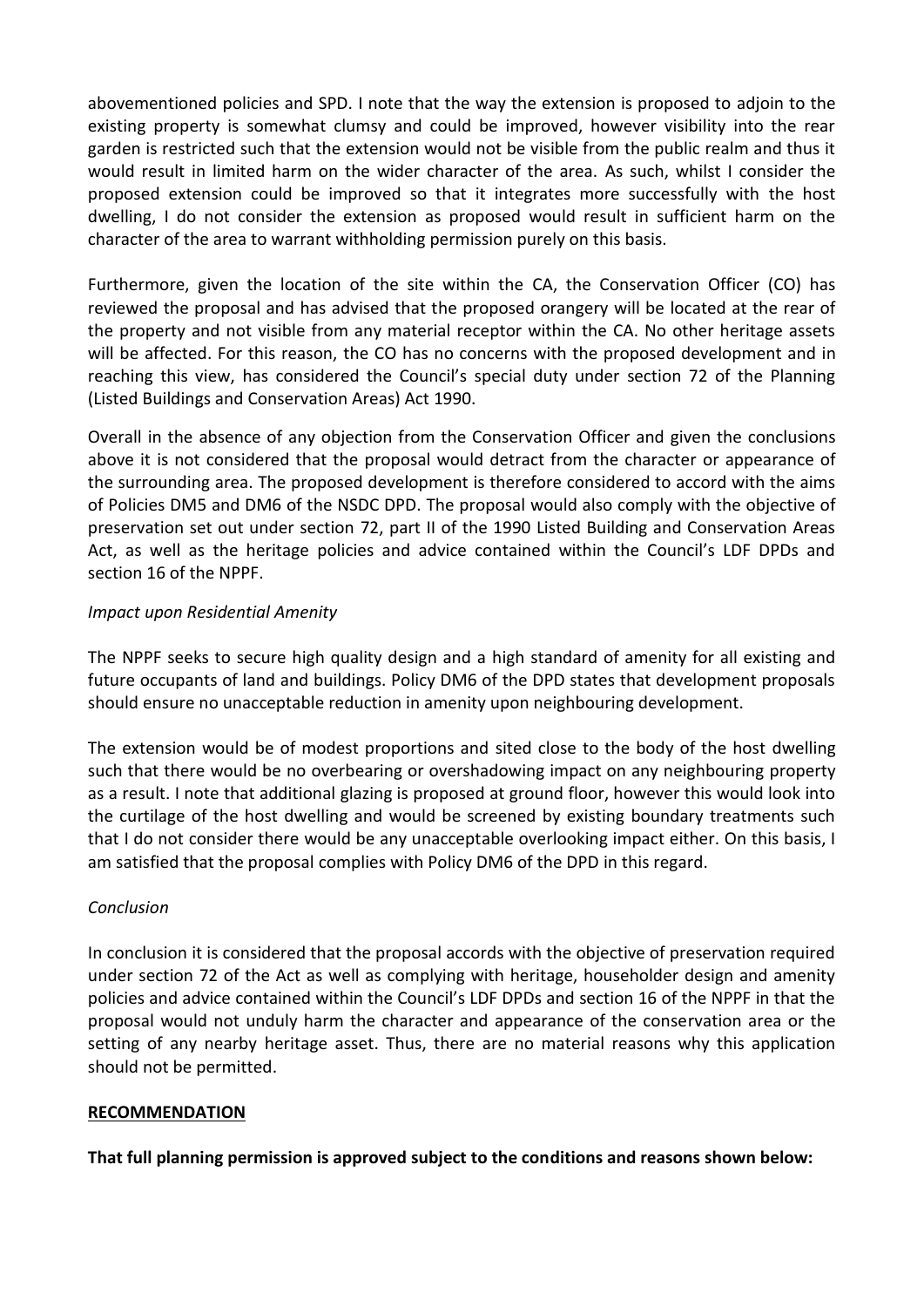# **Conditions**

**01**

The development hereby permitted shall not begin later than three years from the date of this permission.

Reason: To comply with the requirements of Section 51 of the Planning and Compulsory Purchase Act 2004.

# **02**

The development hereby permitted shall not be carried out except in complete accordance with the following approved plans/submitted documents:

Site Location Plan (17.06.21) Block Plan (14.06.21) Proposed Ground Floor Plan (15.06.21) Proposed Rear Elevation (15.06.21) Proposed Side Elevations (15.06.21) Sketch Details of Orangery Proposals (14.06.21)

Reason: So as to define this permission.

# **03**

The development hereby permitted shall be constructed entirely of the materials details submitted as part of the planning application.

Reason: In the interests of visual amenity and in order to preserve or enhance the character and appearance of the conservation area.

# Notes to Applicant

01

The applicant is advised that all planning permissions granted on or after the 1st December 2011 may be subject to the Community Infrastructure Levy (CIL). Full details of CIL are available on the Council's website at www.newark-sherwooddc.gov.uk/cil/

The proposed development has been assessed and it is the Council's view that CIL is not payable on the development hereby approved as the gross internal area of new build is less 100 square metres.

02

This application has been the subject of pre-application discussions and has been approved in accordance with that advice. The District Planning Authority has accordingly worked positively and pro-actively, seeking solutions to problems arising in coming to its decision. This is fully in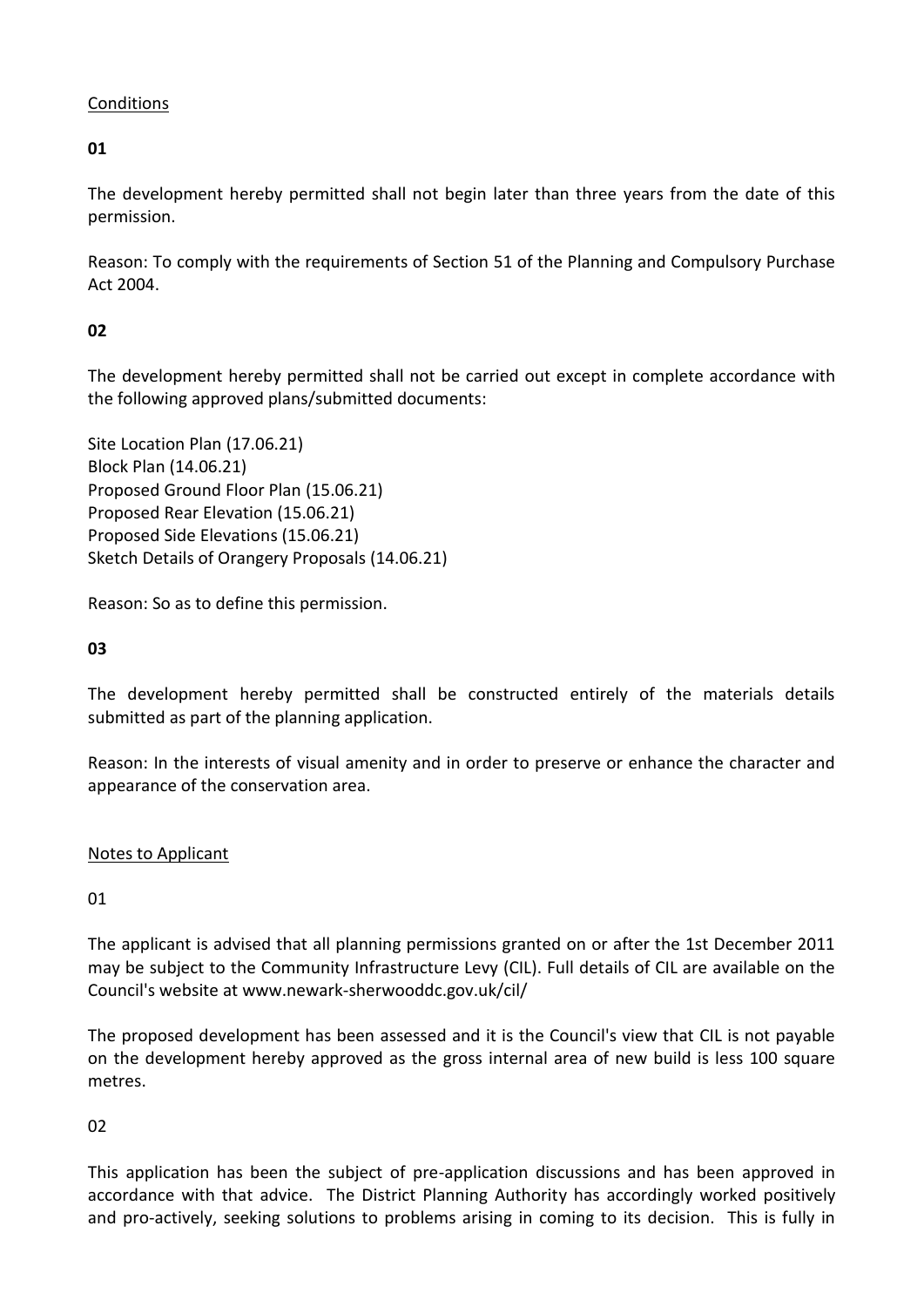accordance with Town and Country Planning (Development Management Procedure) (England) Order 2015 (as amended).

#### BACKGROUND PAPERS

Application case file.

For further information, please contact Honor Whitfield on ext 5827

All submission documents relating to this planning application can be found on the following websit[e www.newark-sherwooddc.gov.uk.](http://www.newark-sherwooddc.gov.uk/)

**Lisa Hughes Business Manager – Planning Development**